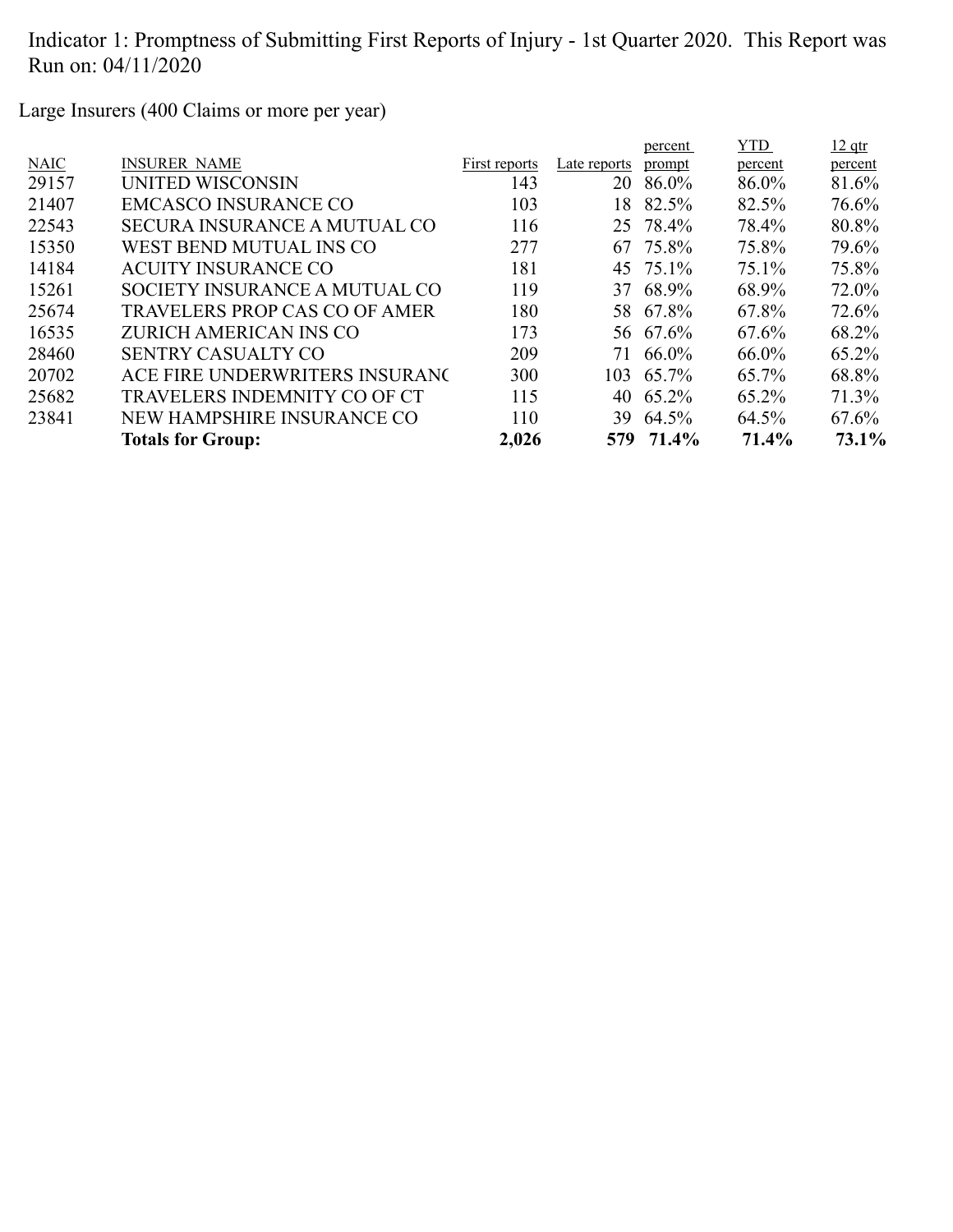Medium Size Insurers (65 -399 Claims or more per year)

|             |                                        |               |                | percent  | <b>YTD</b> | $12$ qtr |
|-------------|----------------------------------------|---------------|----------------|----------|------------|----------|
| <b>NAIC</b> | <b>INSURER NAME</b>                    | First reports | Late reports   | prompt   | percent    | percent  |
| 12305       | ACCIDENT FUND NATIONAL INS CO          | 36            | 1              | 97.2%    | 97.2%      | 88.0%    |
| 23035       | LIBERTY MUTUAL FIRE INS CO             | 21            | 2              | 90.5%    | 90.5%      | 77.8%    |
| 11374       | <b>SFM MUTUAL INS CO</b>               | 77            | 8              | 89.6%    | 89.6%      | 86.0%    |
| 10351       | FIRST DAKOTA INDEMNITY COMPANY         | 18            | 2              | 88.9%    | 88.9%      | 82.2%    |
| 15377       | WESTERN NATIONAL MUTUAL INS CO         | 24            | 3              | 87.5%    | 87.5%      | 82.5%    |
| SI          | <b>DEPT OF ADMINISTRATION</b>          | 66            | 9              | 86.4%    | 86.4%      | 84.4%    |
| 25402       | <b>EMPLOYERS ASSURANCE CORP</b>        | 44            | 6              | 86.4%    | 86.4%      | 72.8%    |
| 14176       | <b>HASTINGS MUTUAL INS CO</b>          | 29            | 4              | 86.2%    | 86.2%      | 75.8%    |
| 23817       | <b>ILLINOIS NATIONAL INS CO</b>        | 27            | 4              | 85.2%    | 85.2%      | 73.9%    |
| 26271       | <b>ERIE INSURANCE EXCHANGE</b>         | 49            | 8              | 83.7%    | 83.7%      | 82.4%    |
| 11527       | <b>LEAGUE OF WIS MUNICIPALITIES MU</b> | 24            | 4              | 83.3%    | 83.3%      | 85.5%    |
| 11371       | <b>GREAT WEST CASUALTY CO</b>          | 12            | $\overline{2}$ | 83.3%    | 83.3%      | 87.7%    |
| 10166       | <b>ACCIDENT FUND INS CO OF AMERICA</b> | 68            |                | 12 82.4% | 82.4%      | 84.2%    |
| 13935       | FEDERATED MUTUAL INS CO                | 27            | 5              | 81.5%    | 81.5%      | 90.9%    |
| 18988       | <b>AUTO OWNERS INS CO</b>              | 28            | 6              | 78.6%    | 78.6%      | 79.2%    |
| 15105       | SAFETY NATIONAL CASUALTY CORP          | 35            | 8              | 77.1%    | 77.1%      | 57.9%    |
| 14303       | <b>INTEGRITY INSURANCE CO</b>          | 34            | 8              | 76.5%    | 76.5%      | 79.1%    |
| 10677       | <b>CINCINNATI INSURANCE CO</b>         | 34            | 8              | 76.5%    | 76.5%      | 72.9%    |
| 24554       | XL INSURANCE AMERICA INC               | 45            | 11             | 75.6%    | 75.6%      | 71.6%    |
| 40142       | <b>AMERICAN ZURICH INS CO</b>          | 73            | 18             | 75.3%    | 75.3%      | 77.4%    |
| <b>SI</b>   | <b>KOHLER CO</b>                       | 8             | $\overline{2}$ | 75.0%    | 75.0%      | 51.4%    |
| 13021       | UNITED FIRE & CASUALTY CO              | 16            |                | 4 75.0%  | 75.0%      | 70.7%    |
| SI          | FEDERAL EXPRESS CORPORATION            | 24            | 6              | 75.0%    | 75.0%      | 84.1%    |
| SI          | UW-SYSTEM ADMINISTRATION               | 26            | 7              | 73.1%    | 73.1%      | 73.0%    |
| 19429       | <b>INSURANCE CO OF STATE OF PA</b>     | 20            | 6              | 70.0%    | 70.0%      | 53.8%    |
| 31895       | AMERICAN INTERSTATE INS CO             | 18            | 6              | 66.7%    | 66.7%      | 72.6%    |
| 26832       | <b>GREAT AMERICAN ALLIANCE INS CO</b>  | 15            | 5              | 66.7%    | 66.7%      | 73.3%    |
| 24988       | SENTRY INSURANCE A MUTUAL CO           | 94            | 32             | 66.0%    | 66.0%      | 62.3%    |
| SI          | <b>KWIK TRIP INC</b>                   | 32            | 11             | 65.6%    | 65.6%      | 83.8%    |
| 37885       | XL SPECIALTY INSURANCE COMPANY         | 40            |                | 14 65.0% | 65.0%      | 69.7%    |
| 13986       | FRANKENMUTH MUTUAL INS CO              | 20            |                | 7 65.0%  | 65.0%      | 69.8%    |
| 21415       | <b>EMPLOYERS MUTUAL CAS CO</b>         | 60            |                | 22 63.3% | 63.3%      | 71.9%    |
| 19275       | AMERICAN FAMILY MUTUAL INS CO          | 21            |                | 8 61.9%  | 61.9%      | 76.7%    |
| 29424       | HARTFORD CASUALTY INS CO               | 26            |                | 10 61.5% | 61.5%      | 68.6%    |
| 26247       | AMERICAN GUARANTEE & LIABILITY         | 18            |                | 7 61.1%  | 61.1%      | 59.9%    |
| 11150       | <b>ARCH INSURANCE CO</b>               | 32            | 13             | 59.4%    | 59.4%      | 67.9%    |
| 33600       | L M INSURANCE CORP                     | 50            | 21             | 58.0%    | 58.0%      | 72.3%    |
| 24147       | <b>OLD REPUBLIC INS CO</b>             | 59            |                | 25 57.6% | 57.6%      | 63.7%    |
| SI          | MILWAUKEE BOARD OF SCHOOL DIR          | 23            |                | 10 56.5% | 56.5%      | 50.4%    |
| 23434       | MIDDLESEX INSURANCE CO                 | 40            |                | 18 55.0% | 55.0%      | 61.8%    |
| 20281       | FEDERAL INSURANCE CO                   | 11            |                | 5 54.5%  | 54.5%      | 53.3%    |
| SI          | <b>CITY OF MILWAUKEE</b>               | 54            |                | 26 51.9% | 51.9%      | 41.6%    |
| 29459       | TWIN CITY FIRE INS CO                  | 81            |                | 39 51.9% | 51.9%      | 70.1%    |
| 15091       | <b>RURAL MUTUAL INS CO</b>             | 62            |                | 30 51.6% | 51.6%      | 55.7%    |
| 42404       | <b>LIBERTY INSURANCE CORP</b>          | 37            |                | 18 51.4% | 51.4%      | 66.0%    |
| 13331       | MOTORISTS COMMERCIAL MUTUAL            | 14            | 7              | 50.0%    | 50.0%      | 64.8%    |
| 22667       | ACE AMERICAN INSURANCE CO              | 18            |                | 10 44.4% | 44.4%      |          |
|             |                                        |               |                |          |            | 53.6%    |
| SI          | <b>CITY OF MADISON</b>                 | 31            |                | 21 32.3% | 32.3%      | 47.5%    |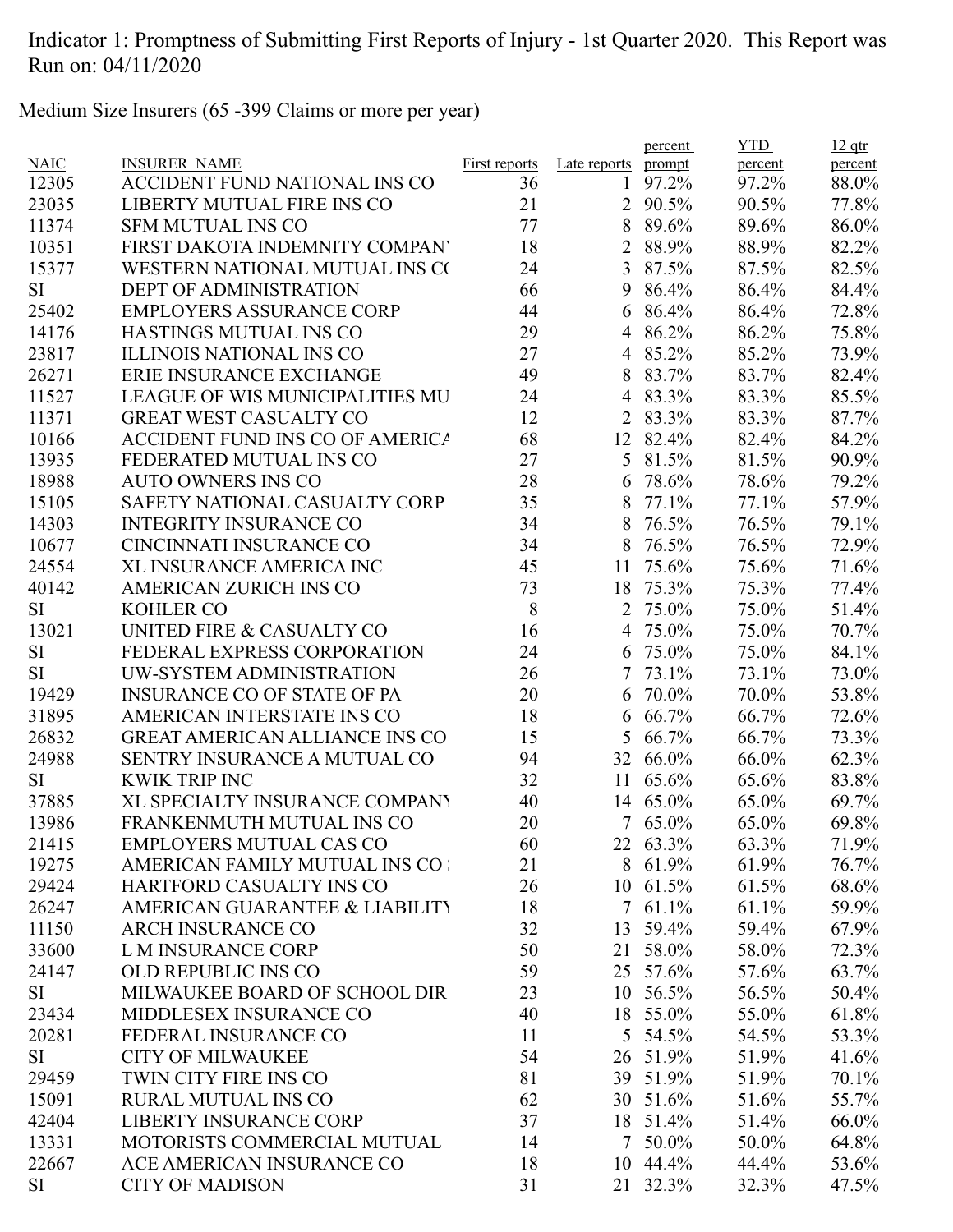Medium Size Insurers (65 -399 Claims or more per year)

|             | <b>Totals for Group:</b>       | 1.749         |              | 541 69.1% | 69.1%   | 70.5%    |
|-------------|--------------------------------|---------------|--------------|-----------|---------|----------|
| 18767       | CHURCH MUTUAL INSURANCE CO S.I |               |              | 22 21.4%  | 21.4%   | 59.0%    |
| <b>NAIC</b> | INSURER NAME                   | First reports | Late reports | prompt    | percent | percent  |
|             |                                |               |              | percent   | YTD     | $12$ qtr |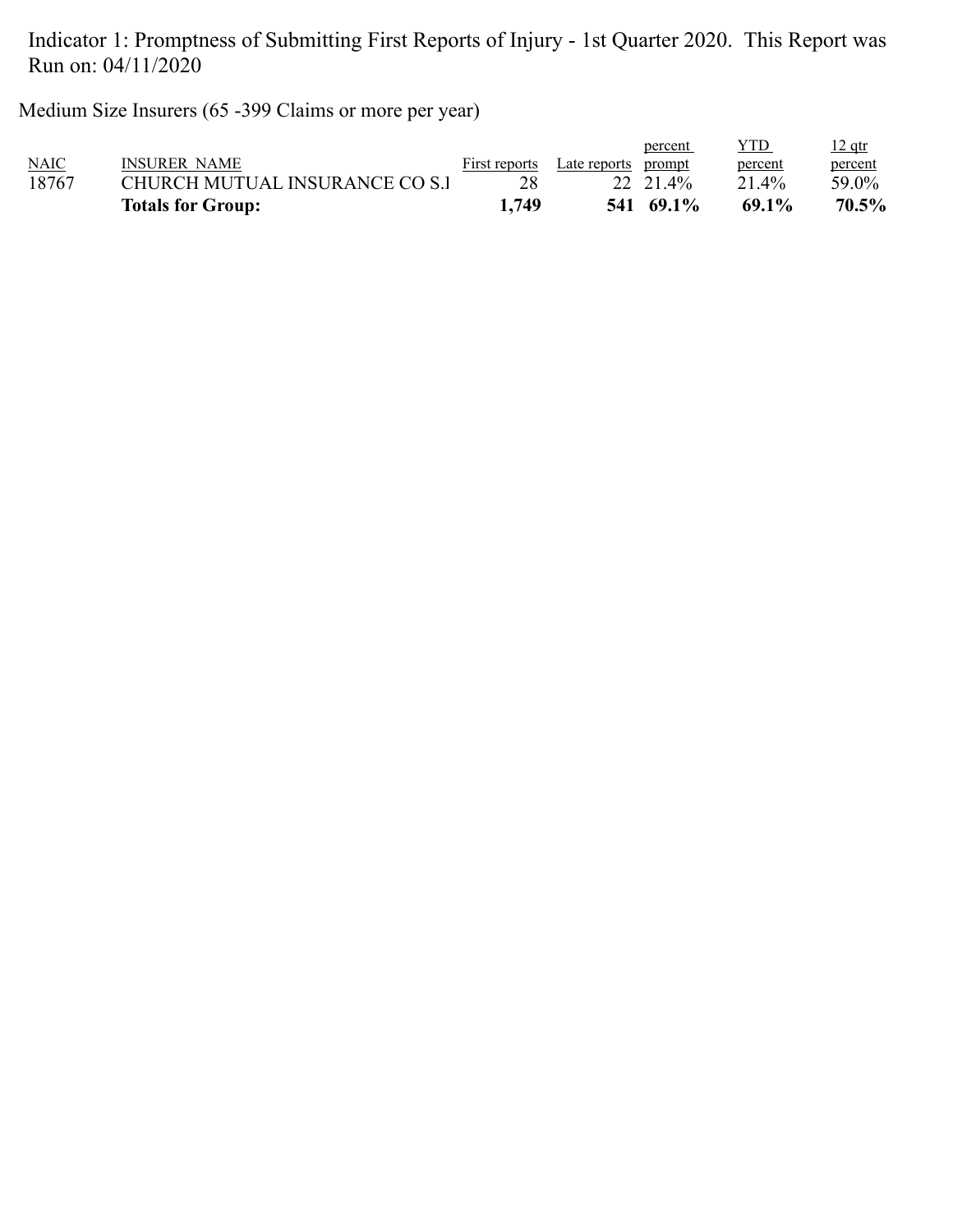Small Size Insurers (Less than 65 Claims per year)

|             |                                            |                      |                  | percent         | <b>YTD</b> | $12$ qtr |
|-------------|--------------------------------------------|----------------------|------------------|-----------------|------------|----------|
| <b>NAIC</b> | <b>INSURER NAME</b>                        | <b>First reports</b> | Late reports     | prompt          | percent    | percent  |
| SI          | <b>MAYO CLINIC HEALTH SYS-NW WI RI</b>     | 8                    | $\overline{0}$   | 100.0%          | 100.0%     | 96.9%    |
| <b>SI</b>   | ROEHL TRANSPORT INC                        | 6                    |                  | 83.3%           | 83.3%      | 93.5%    |
| 20109       | <b>BITCO NATIONAL INS CO</b>               | 5                    | $\theta$         | 100.0%          | 100.0%     | 92.9%    |
| 24112       | <b>WESTFIELD INSURANCE CO</b>              | 4                    | 0                | 100.0%          | 100.0%     | 89.8%    |
| <b>SI</b>   | <b>SCHNEIDER NATIONAL CARRIERS IN</b>      | 3                    | $\overline{0}$   | 100.0%          | 100.0%     | 89.0%    |
| <b>SI</b>   | FEDEX FREIGHT INC                          | 8                    |                  | 87.5%           | 87.5%      | 85.9%    |
| 41394       | <b>BENCHMARK INSURANCE CO</b>              | 3                    | 0                | 100.0%          | 100.0%     | 85.7%    |
| 32700       | <b>OWNERS INS CO</b>                       | $\overline{7}$       | 0                | 100.0%          | 100.0%     | 85.1%    |
| 15148       | <b>SHEBOYGAN FALLS INS CO</b>              | 6                    |                  | 83.3%           | 83.3%      | 84.7%    |
| <b>SI</b>   | MILWAUKEE TRANSPORT SERVICES I             | 12                   |                  | 2 83.3%         | 83.3%      | 84.6%    |
| <b>SI</b>   | <b>BRUNSWICK CORPORATION</b>               | $\overline{2}$       | $\theta$         | 100.0%          | 100.0%     | 83.1%    |
| <b>SI</b>   | <b>COLUMBIA ST MARY'S INC</b>              | 5                    | $\theta$         | 100.0%          | 100.0%     | 81.6%    |
| 19445       | NATIONAL UNION FIRE INS CO OF PIT          | 16                   | 0                | 100.0%          | 100.0%     | 81.6%    |
| <b>SI</b>   | <b>USF HOLLAND LLC</b>                     | 9                    | 0                | 100.0%          | 100.0%     | 81.1%    |
| 21458       | <b>EMPLOYERS INSURANCE CO OF WAU</b>       | 16                   | $\overline{2}$   | 87.5%           | 87.5%      | 80.3%    |
| 10340       | STONINGTON INS CO                          | 21                   |                  | 12 42.9%        | 42.9%      | 80.1%    |
| 23787       | NATIONWIDE MUTUAL INS CO                   | $\overline{2}$       | $\boldsymbol{0}$ | 100.0%          | 100.0%     | 78.9%    |
| 24830       | <b>CITIES &amp; VILLAGES MUTUAL INS CO</b> | 15                   | 3                | 80.0%           | 80.0%      | 78.7%    |
| 12304       | <b>ACCIDENT FUND GENERAL INSURAN</b>       | 9                    | 0                | 100.0%          | 100.0%     | 78.7%    |
| 19410       | <b>COMMERCE &amp; INDUSTRY INS CO</b>      | $\boldsymbol{0}$     | 0                | $0.0\%$         | $0.0\%$    | 78.5%    |
| <b>SI</b>   | <b>TARGET CORP (STORES)</b>                | $\boldsymbol{0}$     | 0                | $0.0\%$         | $0.0\%$    | 78.3%    |
| 12262       | PENN MFRS ASSOCIATION INS CO               | 18                   | 5                | 72.2%           | 72.2%      | 78.0%    |
| 12006       | DISTRICTS MUTL INS & RISK MGMT S           | 10                   | 3                | 70.0%           | 70.0%      | 77.9%    |
| 28223       | NATIONWIDE AGRIBUSINESS INS CO             | 7                    |                  | 85.7%           | 85.7%      | 77.5%    |
| 13692       | DONEGAL MUTUAL INS CO                      | $\overline{2}$       | 1                | 50.0%           | 50.0%      | 76.7%    |
| 23574       | MIDWEST FAMILY MUTUAL INS CO               | 12                   |                  | 2 83.3%         | 83.3%      | 76.0%    |
| 37257       | PRAETORIAN INS CO                          | $\overline{2}$       | 0                | 100.0%          | 100.0%     | 75.0%    |
| 33588       | <b>FIRST LIBERTY INS CORP</b>              | 5                    |                  | 2 60.0%         | 60.0%      | 75.0%    |
| 24449       | <b>REGENT INSURANCE CO</b>                 | 13                   | 1                | 92.3%           | 92.3%      | 74.4%    |
| <b>SI</b>   | SSM HEALTH CARE OF WISCONSIN IN            | 8                    | 7                | 12.5%           | 12.5%      | 74.1%    |
| 19259       | SELECTIVE INS CO OF SOUTH CAROL            | 8                    |                  | 3 62.5%         | 62.5%      | 73.6%    |
| 19038       | TRAVELERS CASUALTY & SURETY CO             | 8                    |                  | 2 75.0%         | 75.0%      | 73.5%    |
| 26956       | WIS COUNTY MUTUAL INS CORP                 | 14                   |                  | 2 85.7%         | 85.7%      | 72.5%    |
| SI          | WISCONSIN ELECTRIC POWER COMP.             | 11                   |                  | 4 $63.6\%$      | 63.6%      | 71.9%    |
| 25615       | <b>CHARTER OAK FIRE INS CO</b>             | $\overline{4}$       | $\mathbf{1}$     | 75.0%           | 75.0%      | 71.9%    |
| 24228       | PEKIN INSURANCE CO                         | 12                   | 8                | 33.3%           | 33.3%      | 71.4%    |
|             |                                            |                      | $\theta$         |                 |            |          |
| SI          | STI HOLDINGS, INC                          | 3                    |                  | $100.0\%$       | 100.0%     | 71.3%    |
| 32620       | NATIONAL INTERSTATE INS                    | $\boldsymbol{0}$     | $\boldsymbol{0}$ | $0.0\%$         | $0.0\%$    | 71.0%    |
| 22659       | <b>INDIANA INSURANCE CO</b>                | $\overline{2}$       | 1                | 50.0%           | 50.0%      | 70.8%    |
| 10804       | CONTINENTAL WESTERN INS CO                 | 8                    |                  | 2 75.0%         | 75.0%      | 70.7%    |
| 25666       | TRAVELERS INDEMNITY CO OF AMEF             | 13                   |                  | 4 69.2%         | 69.2%      | 70.0%    |
| SI          | <b>COUNTY OF DANE</b>                      | 10                   |                  | $6\quad 40.0\%$ | 40.0%      | 68.6%    |
| 11250       | <b>COMMUNITY INS CORP</b>                  | 3                    | $\mathbf{1}$     | 66.7%           | 66.7%      | 63.8%    |
| 20397       | VIGILANT INSURANCE CO                      | 15                   |                  | 2 86.7%         | 86.7%      | 61.8%    |
| 19950       | WILSON MUTUAL INS CO                       | 1                    | $\boldsymbol{0}$ | 100.0%          | 100.0%     | 61.3%    |
| 38318       | STARR INDEMNITY & LIABILITY COM            | 5                    | $\boldsymbol{0}$ | 100.0%          | 100.0%     | 59.7%    |
| 20427       | AMERICAN CASUALTY CO OF READII             | 1                    | $\boldsymbol{0}$ | 100.0%          | 100.0%     | 59.3%    |
| 27847       | <b>INSURANCE CO OF THE WEST</b>            | 9                    |                  | 1 88.9%         | 88.9%      | 58.3%    |